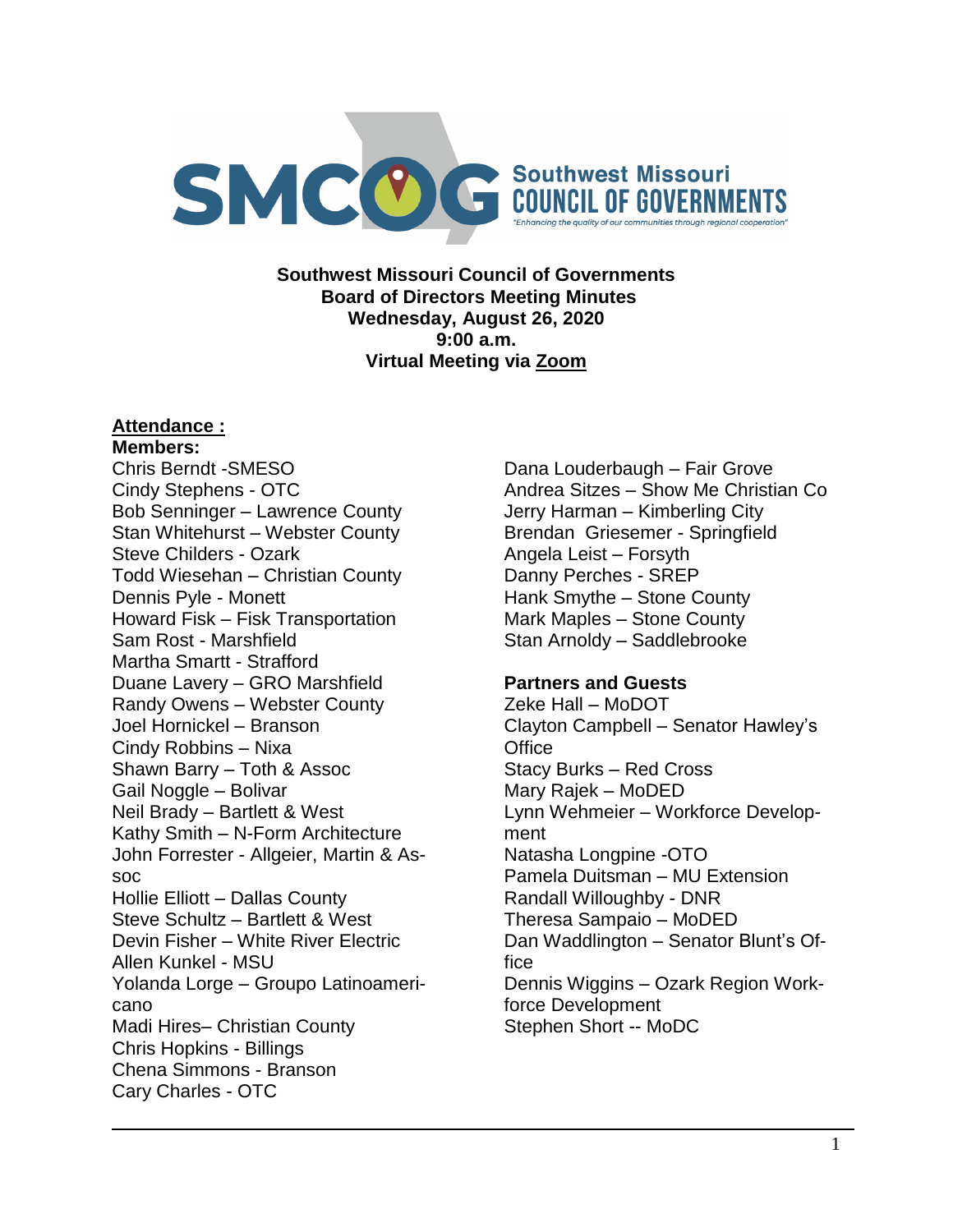**Staff:** Jason Ray Jane Hood Dorothy Wittorff-Sandgren Brandon Jenson

Jack Wendel Aishwarya Shrestha Will Mansfield

# **Open Meeting**

**Introductions and Announcements—** Dennis Pyle

#### **Approval of August 26, 2020 Meeting Agenda—**Dennis Pyle

*Duane Lavery motioned and Randy Owens seconded to approve the Agenda for the August 26, 2020 meeting. Motion Carried.*

## **Approval of June 24, 2020 Meeting Minutes—** Chris Coulter

*Dana Louderbaugh motioned and Bob Senninger seconded to approve the Minutes for the June 24, 2020 meeting. Cindy Stephens noted a correction in the minutes which should read Sherry Coker is from OTC and not OTO. Motion Carried.*

## **Legislative Reports**

#### **Clayton Campbell –** Senator Hawley's Office

There is no agreement at this time for additional COVOD Relief funds. Negotiations continue. The Senator has proposed a Rehiring American Plan in the Coronavirus Relief Plan.

## **Business Meeting**

#### **1. Program Updates –** Jason Ray

Jason updated the Board on new staff. The Program Updates were emailed out to membership along with Agenda and Minutes, prior to meeting. Jason and staff reviewed the report. Jason added that SMCOG just received notification yesterday that EDA is moving forward in the review process with our request for \$1million Revolving Loan Fund. The EDA RLF is very flexible and can be used to create and retain jobs by both private and public entities in our region.

## **Partner Updates**

**Mo Dept of Transportation** – Zeke Hall reported there have been several modifications due to the Coronavirus including changes in STIP, reduced hours, changes in traffic, etc.

**Ozarks Transportation Organization-** Natasha Longpine – OTO is working on long range transportation plan looking out to 2045. They are also delaying their Transportation Improvement Program for their region until next year.

**Ozark Region Workforce Development Board** -Jason Ray reported for Dennis Wiggins. The Springfield northside office opened up again last week. Two drive through hiring events have been done as well as one in in partnership with the Hollister Chamber of Commerce. The state has held two virtual hiring events in July and August and hopes to have one in September. There are 1000 job openings in their 7- county area.

**Mo Dept of Economic Development** – Mary Rajek reported that DED is continuing to work on COVID response. The Missouri Development Finance Board is offering a Small Community Working Capital Relief Loan Program which is a loan with 0 interest for the 1<sup>st</sup> year, 1% the sec